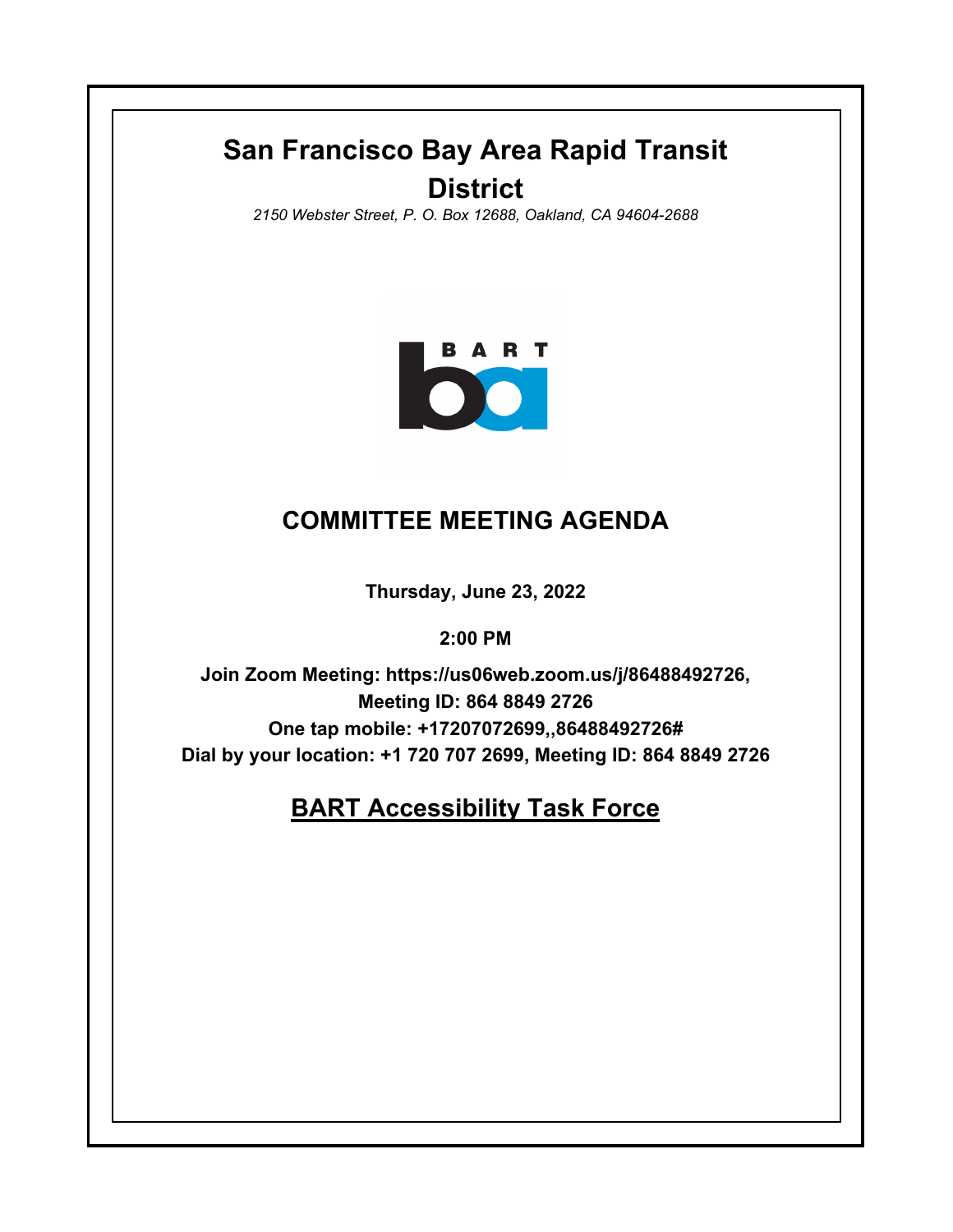SAN FRANCISCO BAY AREA RAPID TRANSIT DISTRICT 2150 Webster Street, CA 94612, P.O. Box 12688, Oakland, CA 94604-2688 510-464-6000

#### NOTICE OF MEETING AND AGENDA BART ACCESSIBILITY TASK FORCE (BATF)

June 23, 2022

A meeting of the BART Accessibility Task Force (BATF) will be held on Thursday, June 23, 2022, starting at 2:00 p.m. to 4:30 p.m.

Please Note: Pursuant to all necessary findings having been made by the Board of Directors of the San Francisco Bay Area Rapid Transit District (for itself as well as all subordinate legislative bodies) to continue remote public meetings in the manner contemplated under urgency legislation Assembly Bill No. 361, public participation for this meeting will be via teleconference only.

Join Zoom Meeting: https://us06web.zoom.us/j/86488492726, Meeting ID: 864 8849 2726 One tap mobile: +17207072699,,86488492726# Dial by your location: +1 720 707 2699, Meeting ID: 864 8849 2726

If you are participating via phone, please press \*6 to mute or unmute yourself. Please \*9 to raise or lower your hand or to get the attention of the chair or hosts.

#### **AGENDA**

1. Roll Call of BATF members. (Information) Self-Introductions: Staff and Guests. 5 minutes

2. Public Comment. (Information)

Opportunity to comment on items not on the agenda.

(Two minutes per speaker)

| 3. |                     | Approval of May 26, 2022 Meeting Minutes. (Information/Action) 5 minutes                                 |
|----|---------------------|----------------------------------------------------------------------------------------------------------|
|    | <b>Attachments:</b> | Approval of May 26, 2022 Meeting Minutes - Item 3                                                        |
| 4. |                     | BART Fiscal Year 23 and Fiscal Year 24 Budget Update.<br>(Information/Action) 20 minutes                 |
|    | <b>Attachments:</b> | BART Fiscal Year 23 and Fiscal Year 24 Budget Update - Item 4                                            |
| 5. |                     | Introduction to Goodmaps Smartphone App for the Visually Impaired.<br>(Information/Action)<br>20 minutes |
|    | <b>Attachments:</b> | Introduction to Goodmaps Smartphone App for the Visually Impaired - Item 5                               |